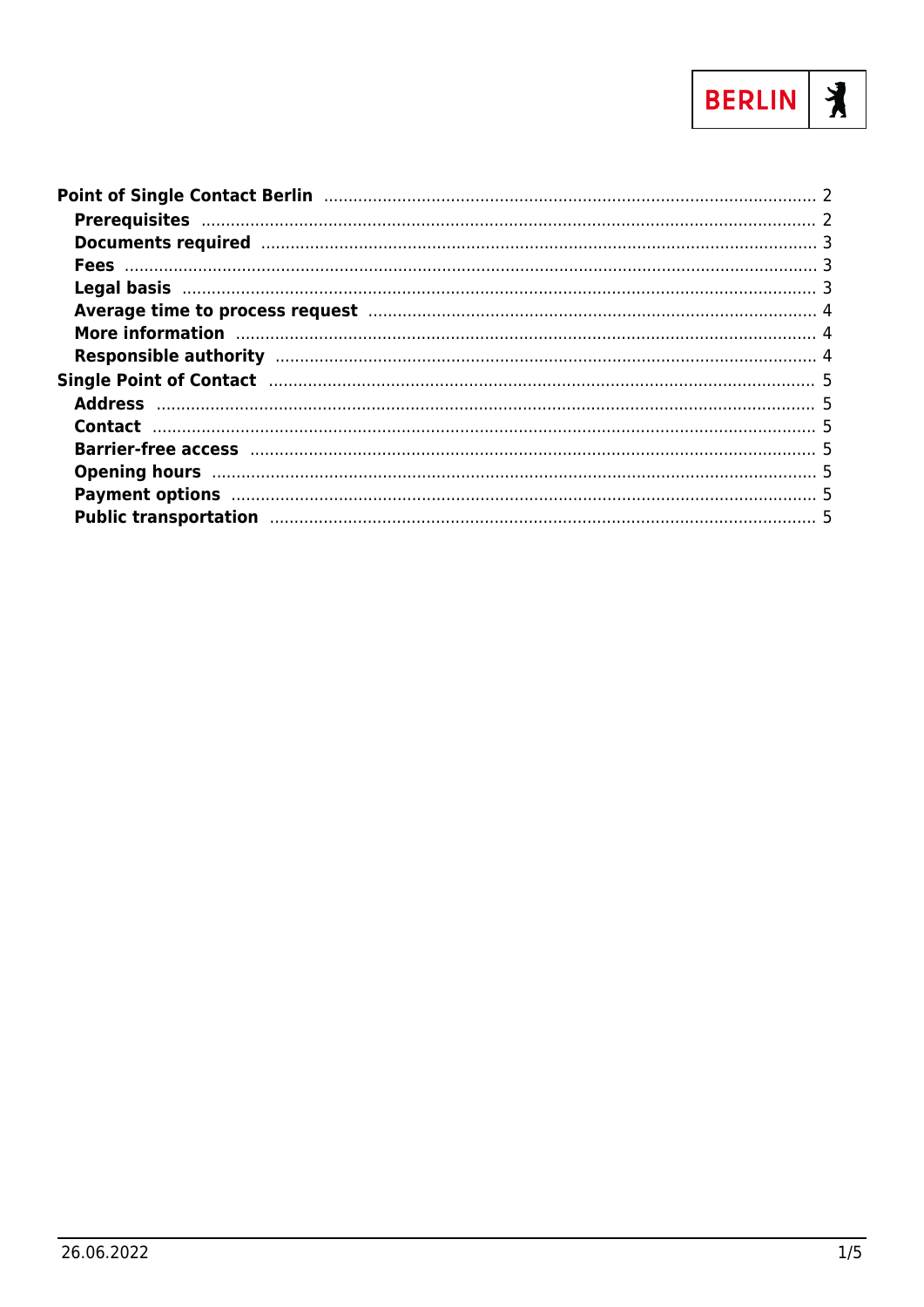# <span id="page-1-0"></span>Point of Single Contact Berlin

If you would like to perform business or professional activities in Berlin, the Point of Single Contact Berlin will inform you about legal requirements and will help you to handle administrative proceedings online, quickly and simply.

As part of a European network, the Points of Single Contact (PSC) allow for easy access to administrative services and competent authorities across Europe.

#### **The Point of Single Contact Berlin will help you**

- if you would like to perform business in Berlin or
- if you would like to seek formal recognition of your professional qualifications for working in a regulated profession in Berlin.

### **The Point of Single Contact Berlin will inform you about**

- application processes, requirements and necessary
- documents,
- competent bodies.
- costs and
- the duration of the administrative procedure.

Via the online platform of the Point of Single Contact Berlin, you can submit a range of applications to the competent bodies and handle the entire administrative process electronically. The Point of Single Contact will accept your application and forward it to the competent authorities. This will reduce the number of trips to authorities and communication with the competent bodies.

#### **Procedure:**

If you would like to use the services of the Point of Single Contact Berlin, you need to register online on the Berlin service portal and create a user account. A step by step description of this process is provided under 'Online Processing'.

After you have registered, you can immediately use the online procedures available. An overview of all online procedures available is provided under 'Further Information'.

## <span id="page-1-1"></span>**Prerequisites**

- **Services of the Point of Single Contact are available for:**
	- 1. Service providers,
	- 2. Businesses,
	- 3. Founders and
	- 4. Individuals seeking recognition of their professional qualifications

from

- the Federal Republic of Germany,
- a member state of the European Union (EU) or
- o a member state of the European Economic Area (EEA), currently Iceland, Liechtenstein and Norway.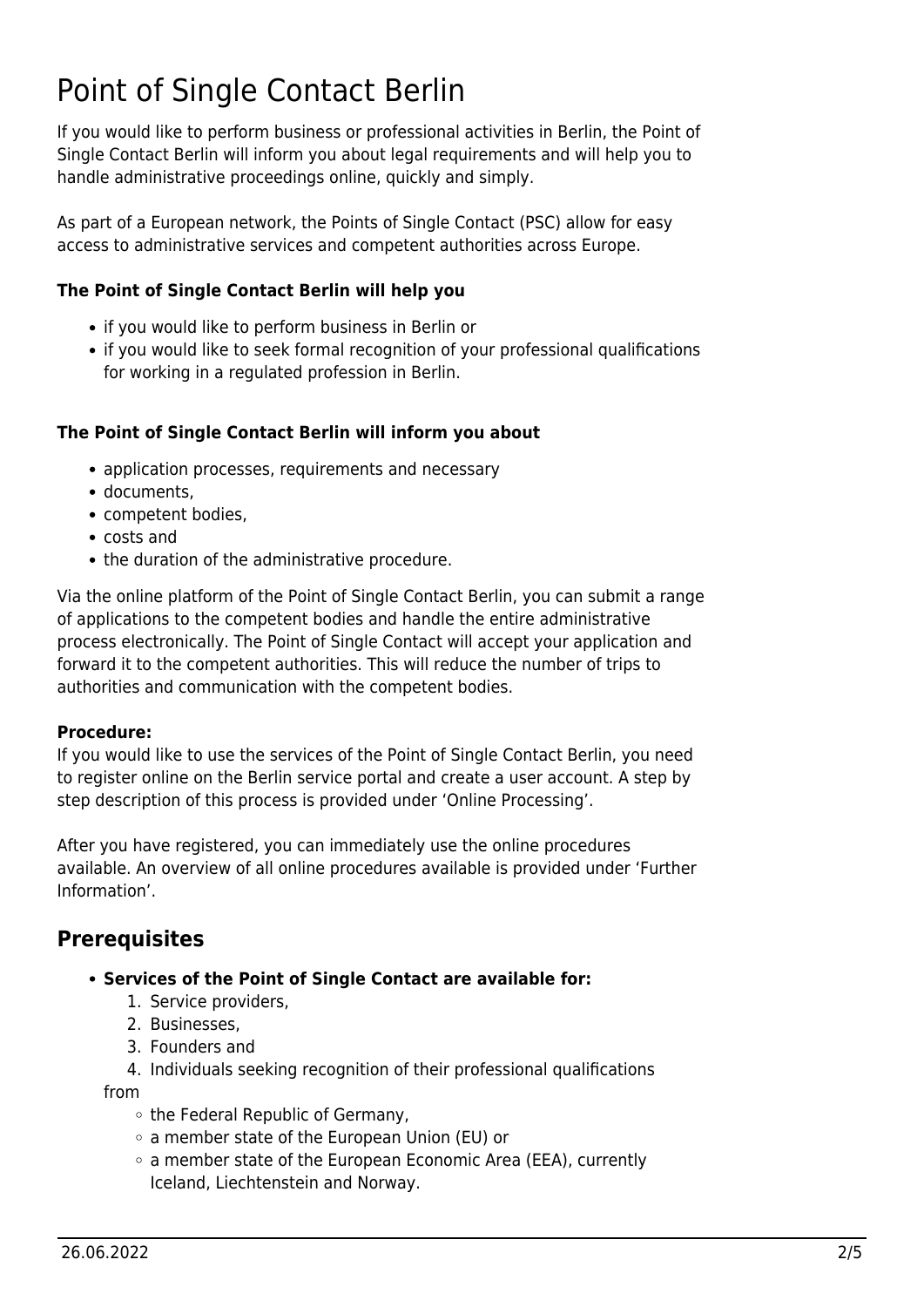# <span id="page-2-0"></span>**Documents required**

#### **Depending on the issue**

Which documents you need to submit, depends on your specific endeavour. More detailed information is available on the Berlin Service-Portal, on the corresponding websites for the services offered.

## <span id="page-2-1"></span>**Fees**

- The Point of Single Contact Berlin does not charge any fees.
- Information services and the provision of information by the Point of Single Contact Berlin are free of charge.

#### **Note:**

You will still need to pay legally prescribed fees for your administrative proceedings, charged by other authorities and competent bodies. In some cases, these charges are lower if the process is handled online via the Point of Single Contact (e.g. for online registration or re-registration of businesses). The amount charged depends on the respective administrative proceedings. Information is available in the service specifications of the administrative services in question.

## <span id="page-2-2"></span>**Legal basis**

**§ 2 Law on the Point of Single Contact for the State of Berlin (EAG Bln)**

([https://gesetze.berlin.de/bsbe/document/jlr-EAnsprPGBE2009V2P2\)](https://gesetze.berlin.de/bsbe/document/jlr-EAnsprPGBE2009V2P2)

**Article 6 Directive 2006/123/EC regarding services in the internal market**

([https://eur-lex.europa.eu/legal-content/DE/TXT/PDF/?uri=CELEX:32006L0123](https://eur-lex.europa.eu/legal-content/DE/TXT/PDF/?uri=CELEX:32006L0123&from=EN) [&from=EN\)](https://eur-lex.europa.eu/legal-content/DE/TXT/PDF/?uri=CELEX:32006L0123&from=EN)

- **§ 13 section 8 Law on determination of equivalence of foreign professional qualifications in the State of Berlin (Berufsqualifikationsfeststellungsgesetz Berlin (BQFG Bln))** (<https://gesetze.berlin.de/bsbe/document/jlr-BQFGBEV2P13>)
- **Article 57 and article 57a Directive 2005/36/EC regarding the recognition of professional qualifications** ([https://eur-lex.europa.eu/legal-content/DE/TXT/?uri=CELEX:02005L0036-201](https://eur-lex.europa.eu/legal-content/DE/TXT/?uri=CELEX:02005L0036-20160524&qid=1471520594347) [60524&qid=1471520594347](https://eur-lex.europa.eu/legal-content/DE/TXT/?uri=CELEX:02005L0036-20160524&qid=1471520594347))
- **Appendix III no. 1 Directive (EU) 2018/1724 regarding the establishment of a single digital gateway** (<https://eur-lex.europa.eu/legal-content/DE/TXT/?uri=CELEX:32018R1724>)
- **§ 1 section 1 Law on proceedings of the Berlin authorities (VwVfG BE)**

(<https://gesetze.berlin.de/bsbe/document/jlr-VwVfGBE2016pP1>)

**§§ 71a to e Administrative Procedure Act (VwVfG)** ([https://www.gesetze-im-internet.de/vwvfg/BJNR012530976.html#BJNR01253](https://www.gesetze-im-internet.de/vwvfg/BJNR012530976.html#BJNR012530976BJNG001903310) [0976BJNG001903310](https://www.gesetze-im-internet.de/vwvfg/BJNR012530976.html#BJNR012530976BJNG001903310))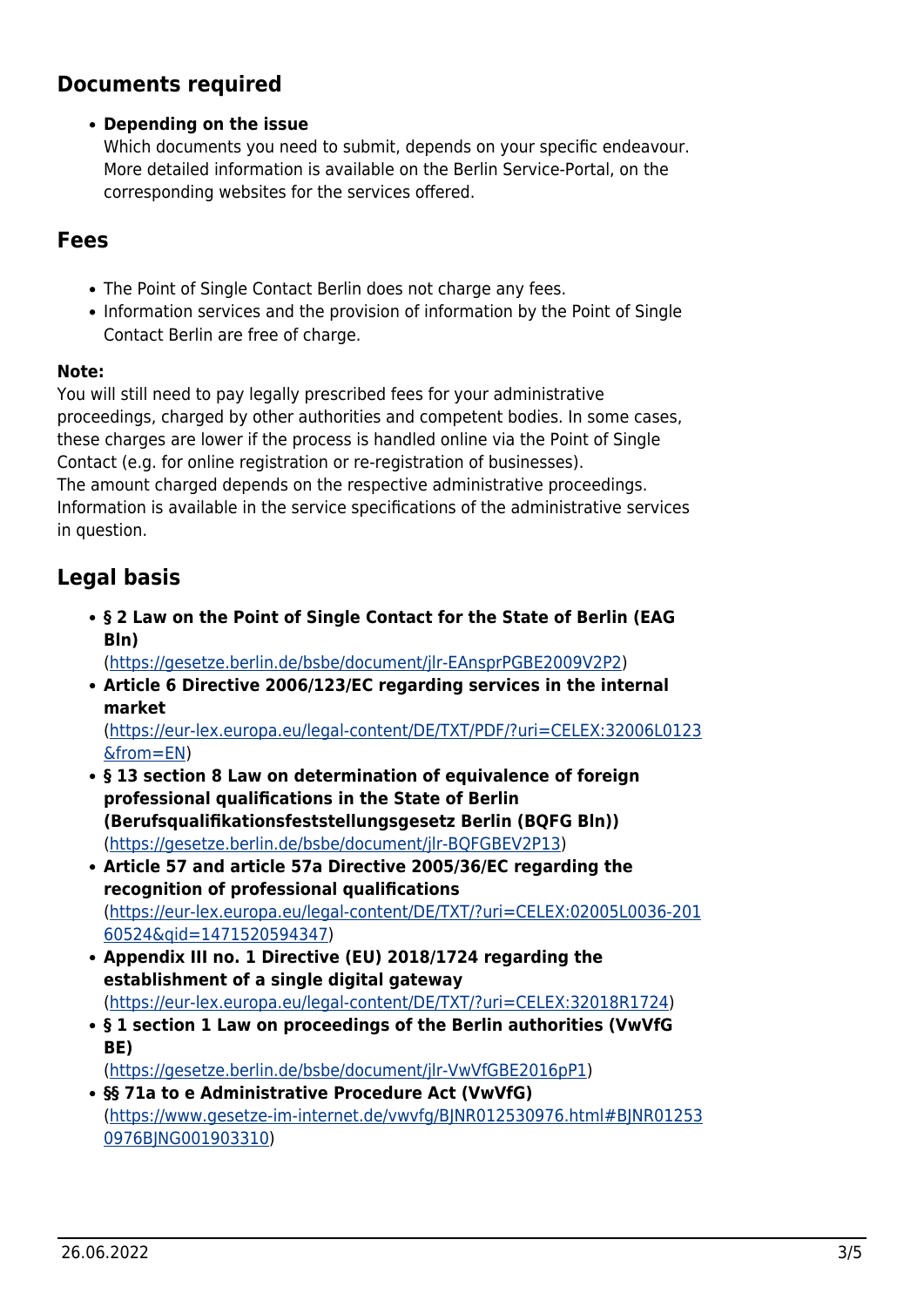## **Average time to process request**

#### **Provision of information:**

- On the online portals: immediately
- Requests submitted by email: usually up to 3 days

#### **Processing of proceedings:**

The processing time depends on the respective proceedings. It is indicated in the service descriptions of the procedures.

### <span id="page-3-1"></span>**More information**

**Overview of the online procedures of the point of single contact Berlin**

([https://www.berlin.de/ea/en/application/\)](https://www.berlin.de/ea/en/application/)

- **Point of Single Contact Berlin** ([https://www.berlin.de/ea/en/\)](https://www.berlin.de/ea/en/)
- **Points of Single Contact for other federal states** ([https://www.bmwi.de/Redaktion/EN/Artikel/SME-Sector/points-of-single-conta](https://www.bmwi.de/Redaktion/EN/Artikel/SME-Sector/points-of-single-contact.html) [ct.html\)](https://www.bmwi.de/Redaktion/EN/Artikel/SME-Sector/points-of-single-contact.html)
- **Points of Single Contact for other EU countries** ([https://ec.europa.eu/growth/single-market/services/services-directive/in-prac](https://ec.europa.eu/growth/single-market/services/services-directive/in-practice/contact_en) [tice/contact\\_en\)](https://ec.europa.eu/growth/single-market/services/services-directive/in-practice/contact_en)
- **Recognition in Germany** ([https://www.anerkennung-in-deutschland.de/html/en/index.php\)](https://www.anerkennung-in-deutschland.de/html/en/index.php)
- **User Guide to the Professional Recognition Directive** ([https://www.berlin.de/formularverzeichnis/?formular=/wirtschaft/einheitliche](https://www.berlin.de/formularverzeichnis/?formular=/wirtschaft/einheitlicher-ansprechpartner/benutzerleitfaden-zur-berufsqualifikation.pdf) [r-ansprechpartner/benutzerleitfaden-zur-berufsqualifikation.pdf](https://www.berlin.de/formularverzeichnis/?formular=/wirtschaft/einheitlicher-ansprechpartner/benutzerleitfaden-zur-berufsqualifikation.pdf))

## <span id="page-3-2"></span>**Responsible authority**

- The Point of Single Contact Berlin is only responsible for matters related to business or professional activities in Berlin.
- The Point of Single Contact Berlin will also accept queries from third states. However, the competent bodies may reject an electronic application via the PSC.
- You can contact the Point of Single Contact Berlin in German or in English.
- Administrative proceedings are usually handled in German, but some online processes are also available in English.

#### **Note:**

<span id="page-3-0"></span>If you would like to perform business or professional activities in another state of the Federal Republic of Germany or in another EU country, please refer to 'Further Information' for the Point of Single Contact in charge.